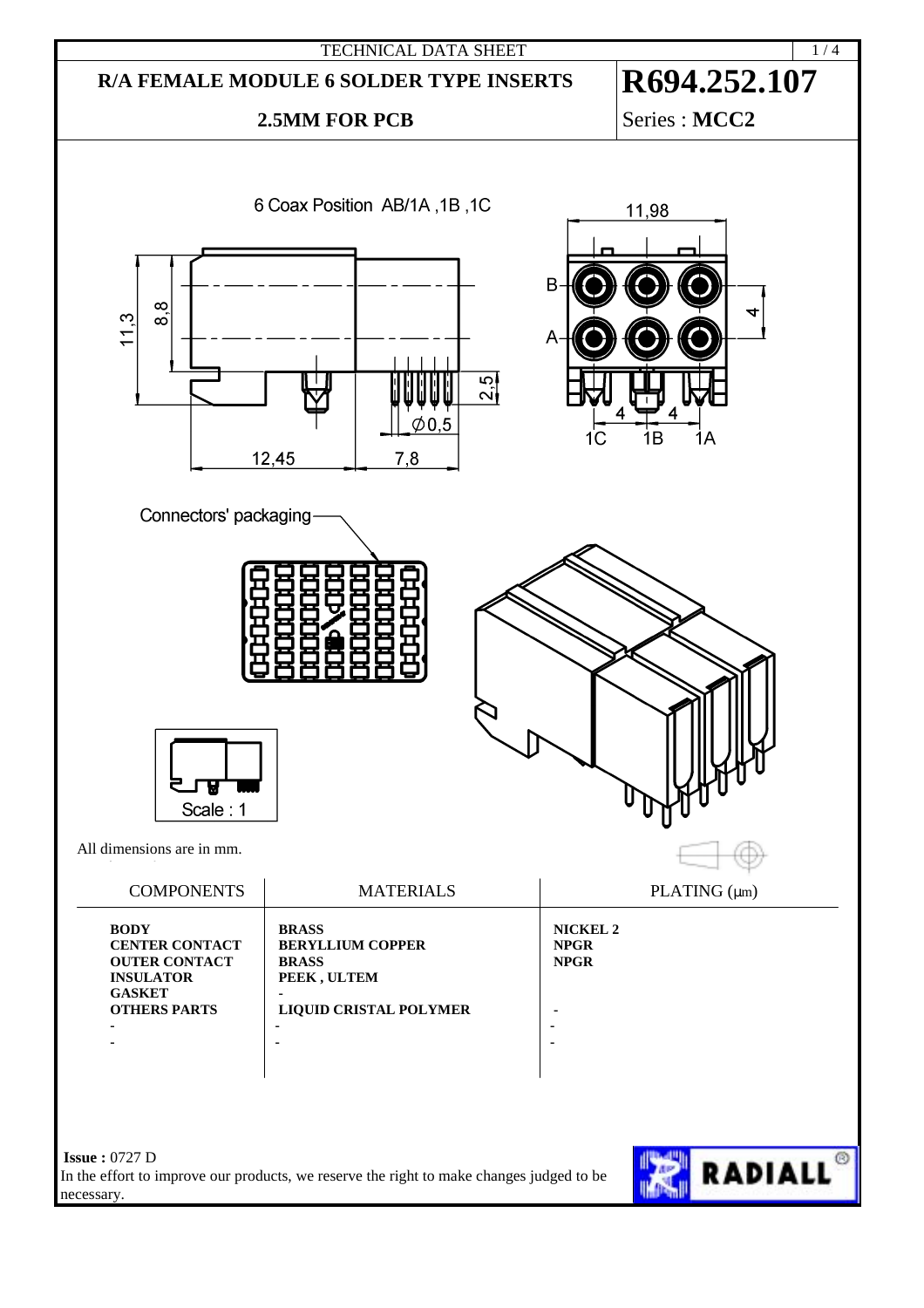| <b>TECHNICAL DATA SHEET</b><br>2/4                                                                                                                                                                                                                                                                                                                                          |                                                                                          |                                                                               |                                 |                                                                         |
|-----------------------------------------------------------------------------------------------------------------------------------------------------------------------------------------------------------------------------------------------------------------------------------------------------------------------------------------------------------------------------|------------------------------------------------------------------------------------------|-------------------------------------------------------------------------------|---------------------------------|-------------------------------------------------------------------------|
|                                                                                                                                                                                                                                                                                                                                                                             | R/A FEMALE MODULE 6 SOLDER TYPE INSERTS                                                  |                                                                               | R694.252.107                    |                                                                         |
| <b>2.5MM FOR PCB</b>                                                                                                                                                                                                                                                                                                                                                        |                                                                                          |                                                                               |                                 | Series : MCC2                                                           |
| <b>PACKAGING</b><br>Standard<br>Unit<br>Other<br>50<br>'W' option<br><b>Contact us</b>                                                                                                                                                                                                                                                                                      |                                                                                          |                                                                               | <b>SPECIFICATION</b>            |                                                                         |
| <b>ELECTRICAL CHARACTERISTICS</b>                                                                                                                                                                                                                                                                                                                                           |                                                                                          |                                                                               | <b>ENVIRONMENTAL</b>            |                                                                         |
| Impedance<br>50 $\Omega$<br>Frequency<br>$0-6$ GHz<br>1.15* + $0,0000 \text{ x } F(GHz)$ Maxi<br><b>VSWR</b><br>0.2 $\sqrt{F}$ (GHz) dB Maxi<br><b>Insertion</b> loss<br>$AD$ - F(GHz)) dB Maxi<br>RF leakage<br>$-$ (<br>Voltage rating<br>500 Veff Maxi<br>Dielectric withstanding voltage<br>750 Veff mini<br><b>Insulation resistance</b><br>5000 $\text{M}\Omega$ mini |                                                                                          |                                                                               | Hermetic seal<br>Panel leakage  | Operating temperature -25/+125 $\degree$ C<br>NA Atm.cm3/s<br><b>NA</b> |
|                                                                                                                                                                                                                                                                                                                                                                             |                                                                                          |                                                                               | <b>OTHER CHARACTERISTICS</b>    |                                                                         |
| Center contact retention<br>Axial force – Mating end<br>Axial force - Opposite end<br>Torque<br>Recommended torque<br>Mating<br>Panel nut<br>Mating life<br>Weight                                                                                                                                                                                                          | <b>MECHANICAL CHARACTERISTICS</b><br>$7,1000$ g                                          | 6 N mini<br>6 N mini<br>NA N.cm mini<br>NA N.cm<br>NA N.cm<br>500 Cycles mini | Assembly instruction<br>Others: | *VSWR optimized between DC to 3GHz                                      |
| <b>Issue: 0727 D</b><br>necessary.                                                                                                                                                                                                                                                                                                                                          | In the effort to improve our products, we reserve the right to make changes judged to be |                                                                               |                                 | <b>RADIALL<sup>®</sup></b>                                              |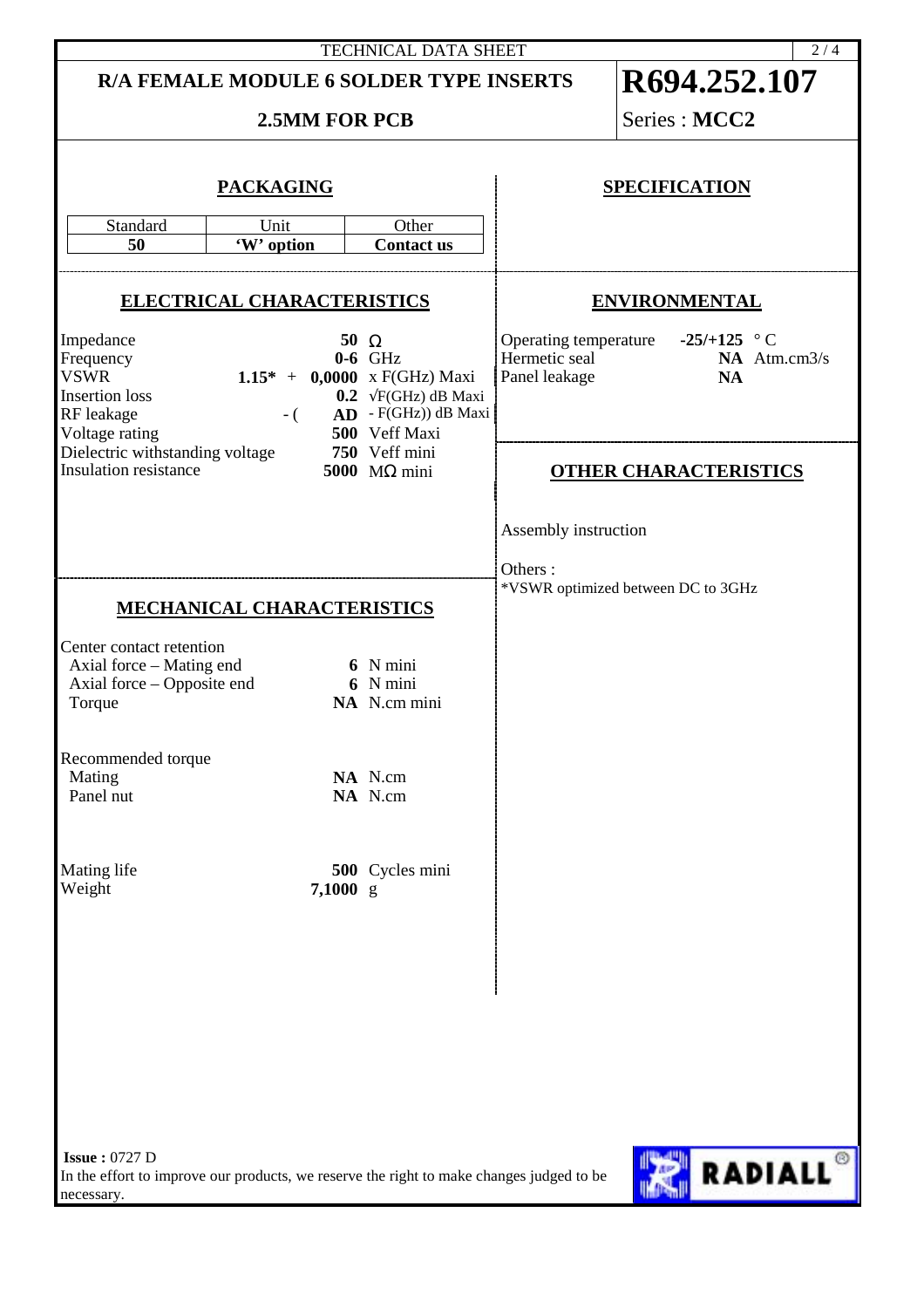

## **2.5MM FOR PCB** Series : MCC2